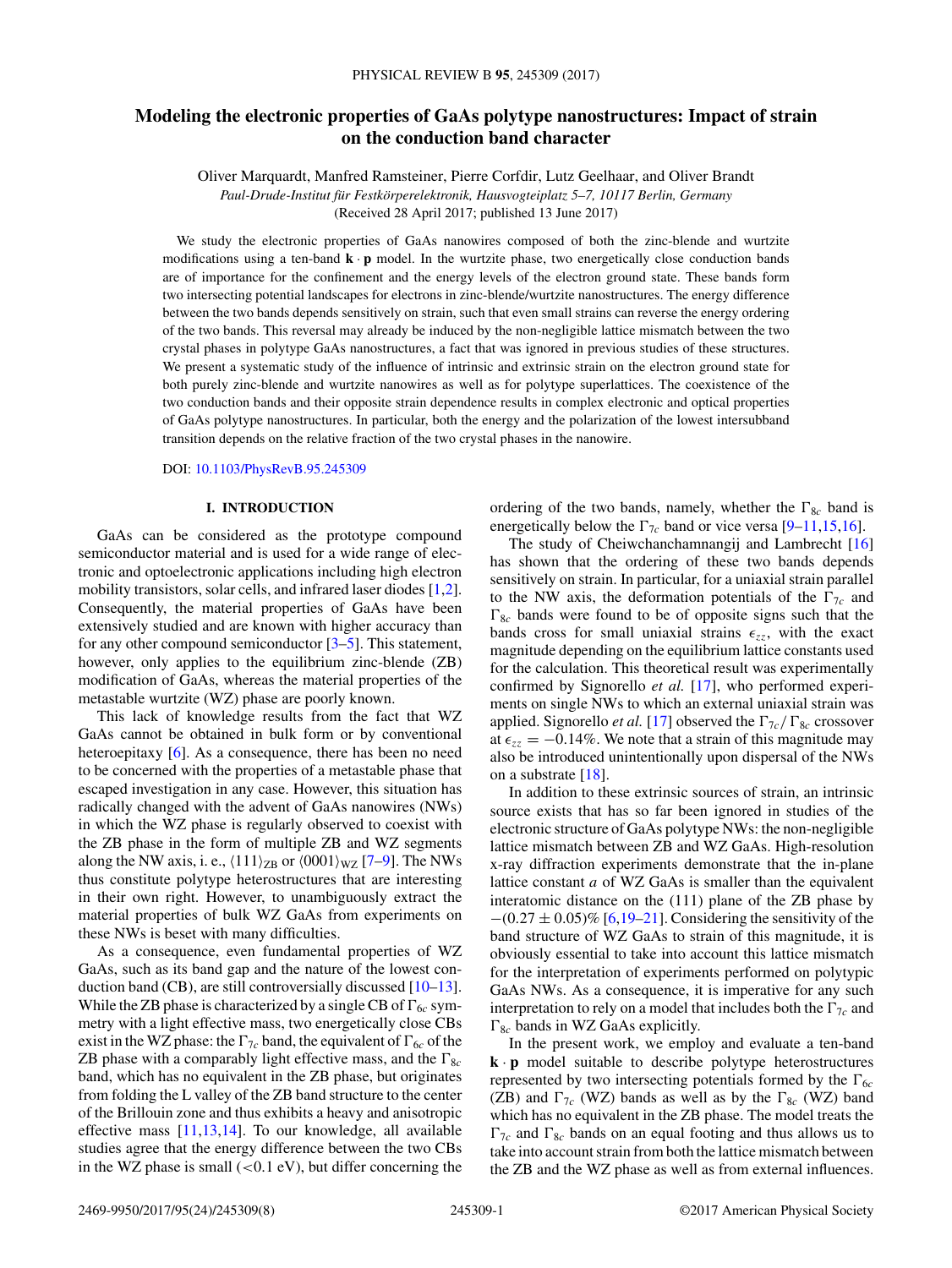Parameters for (111)-oriented ZB systems are transformed to their respective WZ counterparts such that both crystal phases can be described within the same Hamiltonian. We compute the electronic properties of pure ZB and WZ GaAs NWs as well as of polytypic GaAs NW heterostructures. We show that strain-induced modifications of the two CBs in the WZ phase have a decisive influence on both the character and the confinement of electrons in polytype GaAs heterostructures.

## **II. FORMALISM AND PARAMETERS**

Our simulations employ a  $\mathbf{k} \cdot \mathbf{p}$  Hamiltonian based on the eight-band model for strained WZ semiconductors developed by Chuang and Chang [22], expanded to ten bands with the parabolic  $\Gamma_{8c}$  band under the influence of strain [16]. This simple approach captures the fundamental feature of the potentials formed by two uncoupled, coexisting CBs in the WZ phase.

All parameters employed for the calculations are compiled in Table I and were taken from Ref.  $[16]$  unless indicated otherwise. We have chosen the lattice constants computed within the local density approximation (LDA), since these values are much closer to the experimentally obtained lattice constants [6,19,20] than the ones obtained via the generalized gradient approximation (GGA) [16]. As a result,  $E(\Gamma_{8c}) < E(\Gamma_{7c})$  at zero strain, contrary to the ordering reported in Ref. [17] in which the GGA values were used. This difference reflects the present uncertainty in parameters. In any case, the energy difference between the two bands is small, and the bands cross for uniaxial strains of the same magnitude (but opposite signs).

The notation of the deformation potentials follows the one of Ref. [17]. Lattice, elastic, and piezoelectric constants of the ZB crystal along the  $\langle 111 \rangle$  direction and the WZ phase were obtained from the respective ZB values and transformed via the relations given in Ref. [23]. As there is no equivalent of the WZ  $\Gamma_{8c}$  band in the ZB phase, we assigned a barrier of 1.5 eV to it, which is approximately the energy separation between the  $\Gamma_{6c}$  and the next higher CB in the ZB phase. We have assigned the same electron effective masses as in the WZ phase for this band in the ZB segment, since the employed ten-band model requires the consistent treatment of the  $\Gamma_{8c}$  band in both crystal phases. The Hamiltonian (see the Appendix) was implemented within the generalized multiband **k** · **p** module of the S/PHI/nX software library [24,25].

Figure 1 shows the bulk band structure as well as the response of the band edges at the  $\Gamma$  point to an external uniaxial strain  $\epsilon_{zz}$  obtained with the parameters listed in Table I for both the ZB and the WZ modifications of GaAs. The familiar band structure of ZB GaAs in Fig.  $1(a)$  is different from the band structure of WZ GaAs displayed in Fig.  $1(b)$  not only for the valence bands (VBs), but particularly for the CBs. The energy splitting of the two CBs close to the  $\Gamma$  point is visualized in the inset of Fig.  $1(b)$ .

Figures  $1(c)$  and  $1(d)$  illustrate the influence of an external uniaxial strain on the  $\Gamma$  point CB and VB energies obtained with the parameters listed in Table I. For the ZB phase, the VBs are degenerate at zero strain and split at any finite strain value. For the WZ phase, the VBs are split already at zero strain, and their order does not change within the intervals of

TABLE I. Material parameters for  $\langle 0001 \rangle_{\text{WZ}}$  and  $\langle 111 \rangle_{\text{ZB}}$  GaAs employed within this work. Listed are lattice and elastic constants, piezoelectric constants, spontaneous polarization and the dielectric constant, band gaps, band splittings, and Kane matrix elements, CB effective masses and VB Luttinger-like parameters A*i*, and band edge deformation potentials. If not indicated otherwise, all parameters are taken from Ref. [16]. Values in parentheses were obtained via the cubic approximation or a transformation to translate ZB parameters to the respective WZ ones.

| Parameter                            | Wurtzite   | Zinc-blende           |
|--------------------------------------|------------|-----------------------|
| $a(\AA)$                             | 3.955      | (3.9697)              |
| $c(\AA)$                             | 6.526      | (6.4825)              |
| $C_{11}$ (GPa)                       |            | $(149.35)^{a}$        |
| $C_{12}$ (GPa)                       |            | $(47.52)^{a}$         |
| $C_{33}$ (GPa)                       |            | $(158.43)^{a}$        |
| $C_{44}$ (GPa)                       |            | $(50.92)^{a}$         |
| $e_{31}$ (C/m <sup>2</sup> )         |            | $(0.1328)^{b}$        |
| $e_{33}$ (C/m <sup>2</sup> )         |            | $(-0.2656)^{b}$       |
| $P_{\rm SD}$ (C/m <sup>2</sup> )     | $-0.0023c$ | $\overline{0}$        |
| $K_r$                                |            | 13.18 <sup>d</sup>    |
| $E_G$ (eV)                           | 1.554      | 1.503                 |
| $E(\Gamma_{8c})-E(\Gamma_{7c})$ (eV) | $-0.029$   |                       |
| VB offset (eV)                       | $\theta$   | $-0.117$ <sup>e</sup> |
| $\Delta_{\rm cr}$ (eV)               | 0.180      | $\mathbf{0}$          |
| $\Delta_{so}$ (eV)                   | 0.345      | 0.320                 |
| $E_{P,\parallel}$ (eV)               | 28.9       | 28.0 <sup>f</sup>     |
| $E_{P,\perp}$ (eV)                   | 18.8       | 28.0 <sup>f</sup>     |
| $m_{\Gamma_{8c},\parallel}(m_0)$     | 1.060      |                       |
| $m_{\Gamma_{8c},\perp}(m_0)$         | 0.107      |                       |
| $m_{\Gamma_{7c},\parallel}(m_0)$     | 0.060      | 0.069                 |
| $m_{\Gamma_{7c},\perp}(m_0)$         | 0.075      | 0.069                 |
| $A_1$                                | $-18.39$   | $-19.3$               |
| A <sub>2</sub>                       | $-1.87$    | $-1.4$                |
| $A_3$                                | 17.05      | 18.0                  |
| $A_4$                                | $-6.26$    | $-9.0$                |
| $A_5$                                | $-6.83$    | $-8.1$                |
| $A_6$                                | $-7.27$    | $-10.1$               |
| $\Xi_{d,u}$ (eV)                     | 21.0       | $\boldsymbol{0}$      |
| $\Xi_{d,h} - \Xi_{b,h}$ (eV)         | 5.16       | $\theta$              |
| $E_{b,h} - D_1 - 2D_2$ (eV)          | $-8.25$    | $-8.44$               |
| $D_3$ (eV)                           | 7.68       | (8.314) <sup>a</sup>  |
| $D_4$ (eV)                           | 7.68       | $(-4.157)^{a}$        |

a Reference [5].

bReference [26].

<sup>c</sup>Reference [27].

 ${}^{\text{d}}$ Reference [28].

e Reference [11].

fReference [29].

strains considered here. However, the character of the lowest CB changes from  $\Gamma_{8c}$  to  $\Gamma_{7c}$  at  $\epsilon_{zz} = 0.12\%$ . This change has important consequences: not only does the energy of the optical transition change, but also the oscillator strength [11].

### **III. PURE ZINC-BLENDE AND WURTZITE NANOWIRES**

We start with a discussion of the electronic properties of pure ZB and WZ NWs under the influence of strain and radial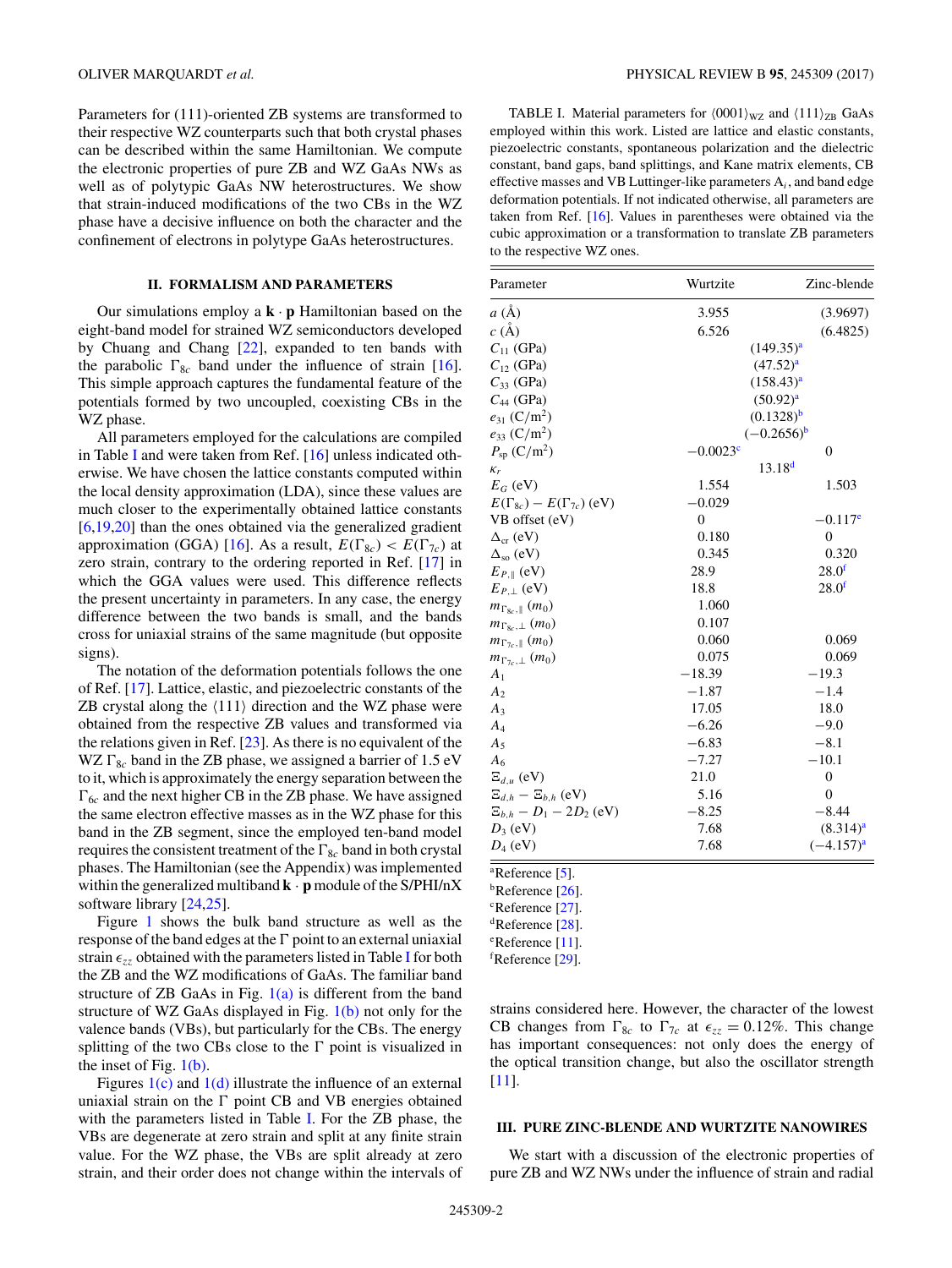

FIG. 1. Band structures of (a) the ZB and (b) the WZ phases of GaAs computed using the parameters given in Table I. VBs are depicted in blue, dashed black lines represent the  $\Gamma_{6c}$  and  $\Gamma_{7c}$  CBs, and the solid red line is the  $\Gamma_{8c}$  CB in the WZ phase. (c) ZB and (d) WZ CB and VB energies at the  $\Gamma$  point as a function of an external uniaxial strain  $\epsilon_{zz}$ .

confinement. Figure 2 shows the energy difference between electron and hole ground states relative to the band gap of the corresponding phase as a function of the diameter of NWs that are subject to an uniaxial strain  $\epsilon_{zz}$  of up to 1%. For an unstrained ZB NW [cf. Fig.  $2(a)$ ], the energy decreases with increasing diameter due to a reduced radial confinement, and converges towards the unstrained ZB band gap. Note that dielectric confinement [30] is not considered in this model. For finite tensile strain, the energy is reduced for all diameters. The electron state has in all cases a  $\Gamma_{6c}$  character, as this band is energetically well separated from any other band. The hole ground state is subject to strong band mixing for all NW diameters and strains considered. The character of the hole state thus changes continuously such that no abrupt change of the hole energy is observed. The contribution of the light hole  $(\Gamma_{7v-})$  decreases with decreasing diameter and larger strain  $\epsilon_{zz}$ .

The situation changes entirely when considering a pure WZ NW [Fig. 2(b)]. For the parameter set employed in the present work, the energetically lower band for the unstrained NW is the  $\Gamma_{8c}$  band, which exhibits a heavier effective electron mass as compared to the  $\Gamma_{7c}$  band. Hence the electron ground state is of  $\Gamma_{8c}$  character regardless of the NW diameter. We furthermore consider the two CBs to be uncoupled, as shown for bulk WZ GaAs [13] so that no band mixing occurs. Under the influence of tensile uniaxial strain, the  $\Gamma_{7c}$  band is lowered energetically and crosses the  $\Gamma_{8c}$  band for  $\epsilon_{zz} = 0.12\%$  [cf. Fig. 2(d)]. For larger strains, the electron ground state is of  $\Gamma_{8c}$  character up to a certain diameter due to the large effective mass of this band. For larger diameters, the ground state changes its



FIG. 2. Energy difference between the electron and hole ground states as a function of the diameter of a purely ZB (a) and a purely WZ (b) GaAs NW relative to the respective unstrained band gap for different external uniaxial strains  $\epsilon_{zz}$ . Solid lines indicate a  $\Gamma_{8c}$ character of the electron state involved; dash-dotted lines indicate a  $\Gamma_{6c}$  (a) or  $\Gamma_{7c}$  (b) character. Note that the energy of electrons with  $\Gamma_{6c}$ and  $\Gamma_{7c}$  character decreases with increasing strain whereas electrons with a  $\Gamma_{8c}$  character show an opposite behavior.

character to  $\Gamma_{7c}$  since the influence of quantum confinement diminishes. Since the two bands are not electronically coupled, this change of character is abrupt, in marked contrast to the behavior known from VB states in ZB GaAs NWs. Hence WZ GaAs NWs of slightly different diameter or experiencing slightly different strain may exhibit drastically different optical properties in terms of polarization selection rules and oscillator strength. The coexistence of the  $\Gamma_{7c}$  and  $\Gamma_{8c}$  bands has thus important consequences for the interpretation of experimental results obtained from single NWs.

## **IV. POLYTYPE SUPERLATTICES**

In this section, we address the electronic properties of WZ/ZB polytype heterostructures as computed in the framework of our ten-band **k** · **p** model. Since we are interested here in the influence of axial confinement, we restrict the following discussion to NW diameters for which radial confinement can be safely neglected, i. e., to diameters larger than 50 nm.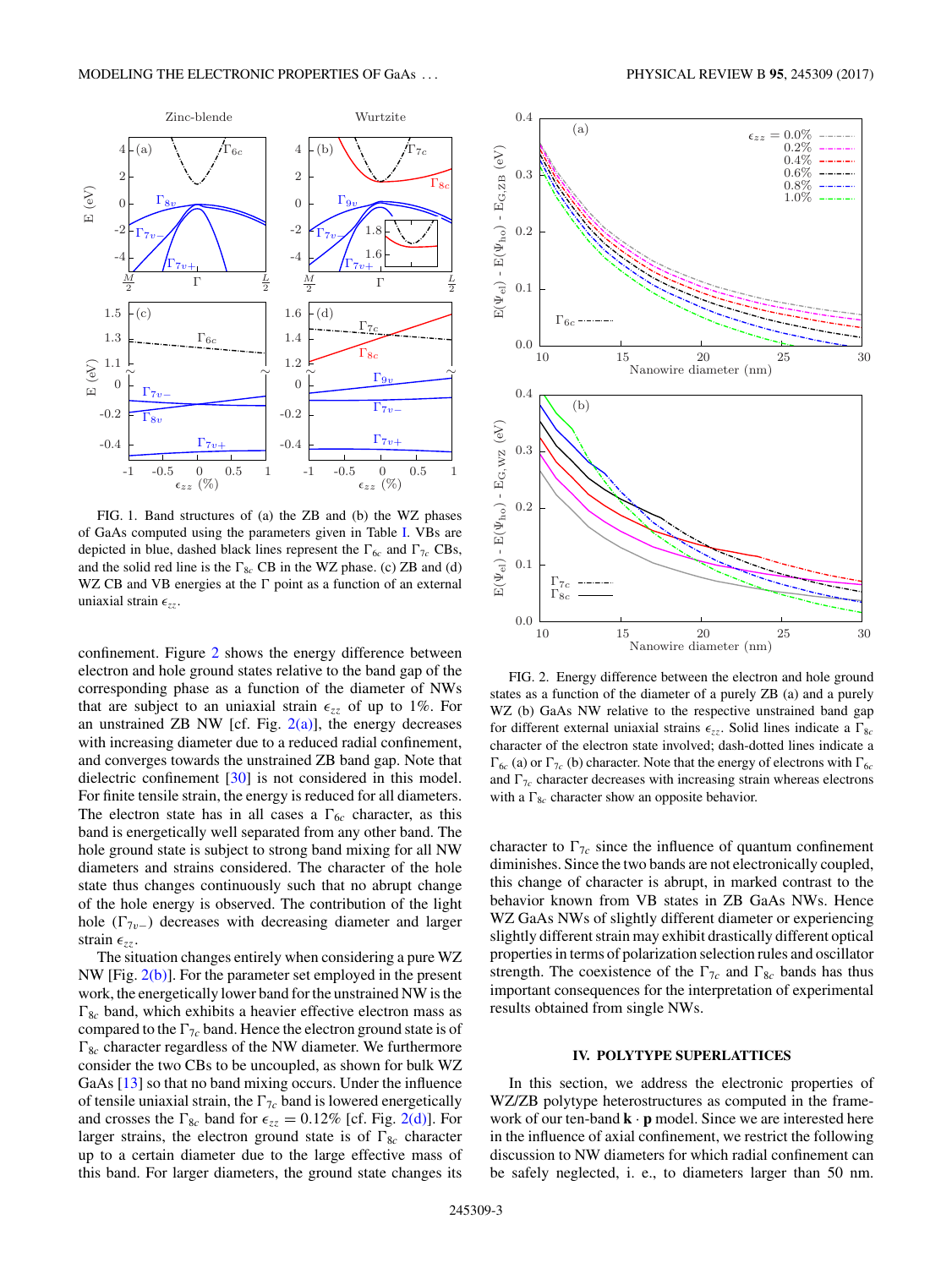

FIG. 3. Schematic representation of the two types of optical transitions in polytype NWs. The electron ground state (green) may be located either in (a) the ZB segment due to the potential offset between the  $\Gamma_{6c}$  (ZB) and  $\Gamma_{7c}$  (WZ) band (dashed black line) for thick ZB and thin WZ segments or in (b) the WZ segment due to the  $\Gamma_{8c}$  band offset (solid red line) for thick WZ segments, while the hole ground state (purple) always resides in the WZ segment due to the  $\Gamma_{8v}/\Gamma_{9v}$  potential offset (solid blue line). The corresponding transitions are thus either spatially (a) indirect or (b) direct. The dash-dotted green line in (b) indicates an excited state confined in the ZB segment.

Assuming further that other radial contributions to the potential landscape, such as surface potentials induced by Fermi level pinning, can also be excluded, we may approximate GaAs NWs consisting of WZ and ZB segments by a planar polytype heterostructure.

#### **A. Spatially direct and indirect transitions**

It is generally accepted that WZ/ZB heterostructures from III-V semiconductors represent type II heterostructures with the CB minimum in the ZB phase and the VB maximum in the WZ phase [15]. Consequently, electrons and holes are expected to be spatially separated in these structures. This view, however, is too simplistic in that it neglects the coexistence of two CB in the WZ phase. In fact, the  $\Gamma_{6c,7c}$ and the  $\Gamma_{8c}$  bands form two intersecting but not interacting potentials for electrons. Figure 3 illustrates that, depending on the length of the segments, both spatially indirect and direct optical transitions are possible in a WZ/ZB heterostructure. In Fig.  $3(a)$ , the electron ground state is located in the comparatively long ZB segment due to the potential offset between the  $\Gamma_{6c}$  band in the ZB phase and the equivalent  $\Gamma_{7c}$ band in the WZ phase [cf. Table I]. Since the hole ground state always resides in the WZ segment due to the  $\Gamma_{8v}/\Gamma_{9v}$ potential offset between the ZB and the WZ phase, the optical transitions are spatially indirect in this case. The situation may change for thin ZB segments as shown in Fig.  $3(b)$ . Here, the quantized state in the ZB segment is at an energy higher than the  $\Gamma_{8c}$  band in the WZ segment. This band has no equivalent in the ZB segment, which thus represents a high energy barrier for an electron in the WZ segment. For thin ZB segments, the electron ground state is thus confined in the potential well formed by the  $\Gamma_{8c}$  band in the WZ segment. Spatially direct transitions between these electrons are allowed with holes in the  $\Gamma_{9v}$  VB for a polarization perpendicular to the  $\langle 0001 \rangle$  direction with a small, but nonzero dipole matrix element. The green dash-dotted line in Fig.  $3(b)$  indicates the



FIG. 4. Energy difference between the electron and hole ground states relative to the ZB (left axis) or the WZ (right axis) band gap for polytype superlattices with different length ratios between the WZ and the ZB segments. The calculations apply to the case of zero external strain and either neglect both the lattice mismatch and thus the intrinsic strain  $\varepsilon_{ij}$  and the built-in potentials (blue), or take into account only the spontaneous polarization (red), or include intrinsic strain as well as spontaneous and piezoelectric polarization (black). Solid lines indicate a  $\Gamma_{8c}$  character of  $\Psi_{el}$ , whereas dash-dotted lines indicate a  $\Gamma_{6c}$  or  $\Gamma_{7c}$  character. The length of the supercell is 40 nm.

first electron state that is confined in the ZB segment, which is energetically above the ground state confined in the WZ segment.

#### **B. Intrinsic strain and polarization**

The above qualitative considerations show that it is essential to treat both CBs in the WZ phase on an equal footing. For quantitative results, it is important to note that the electronic properties of ZB and WZ segments in GaAs NWs are modified by strain as well as spontaneous and piezoelectric polarization potentials,  $P_{\text{sp}}$  and  $P_{\text{pz}}$ , respectively. The in-plane lattice constants of WZ and  $\langle 111 \rangle$ -oriented ZB crystals differ by about 0.3%. Polytype NWs will adopt an average lattice constant that depends on the overall fraction of ZB and WZ segments. These segments are thus under compressive and tensile biaxial strain  $\varepsilon_{ij}$  with  $i, j = x, y, z$ , respectively, which in turn induce a corresponding piezoelectric polarization. In addition, WZ GaAs exhibits a spontaneous polarization of  $P_{\rm sp} = -2.3 \times 10^{-3} \,\text{C/m}^2$  along the  $\langle 0001 \rangle$  direction [27]. The total polarization discontinuity at the ZB/WZ interfaces gives rise to a polarization potential in polytype NWs composed of ZB and WZ segments. For the following calculations, we consider a superlattice consisting of a ZB and a WZ segment with a total length of 40 nm, and individual lengths between 1 and 39 nm.

We first evaluate the influence of internal strain and built-in electric fields on the electronic properties of this WZ/ZB superlattice in the absence of additional external strain. Figure 4 shows the energy difference between electron and hole ground states relative to the band gaps of unstrained ZB and WZ GaAs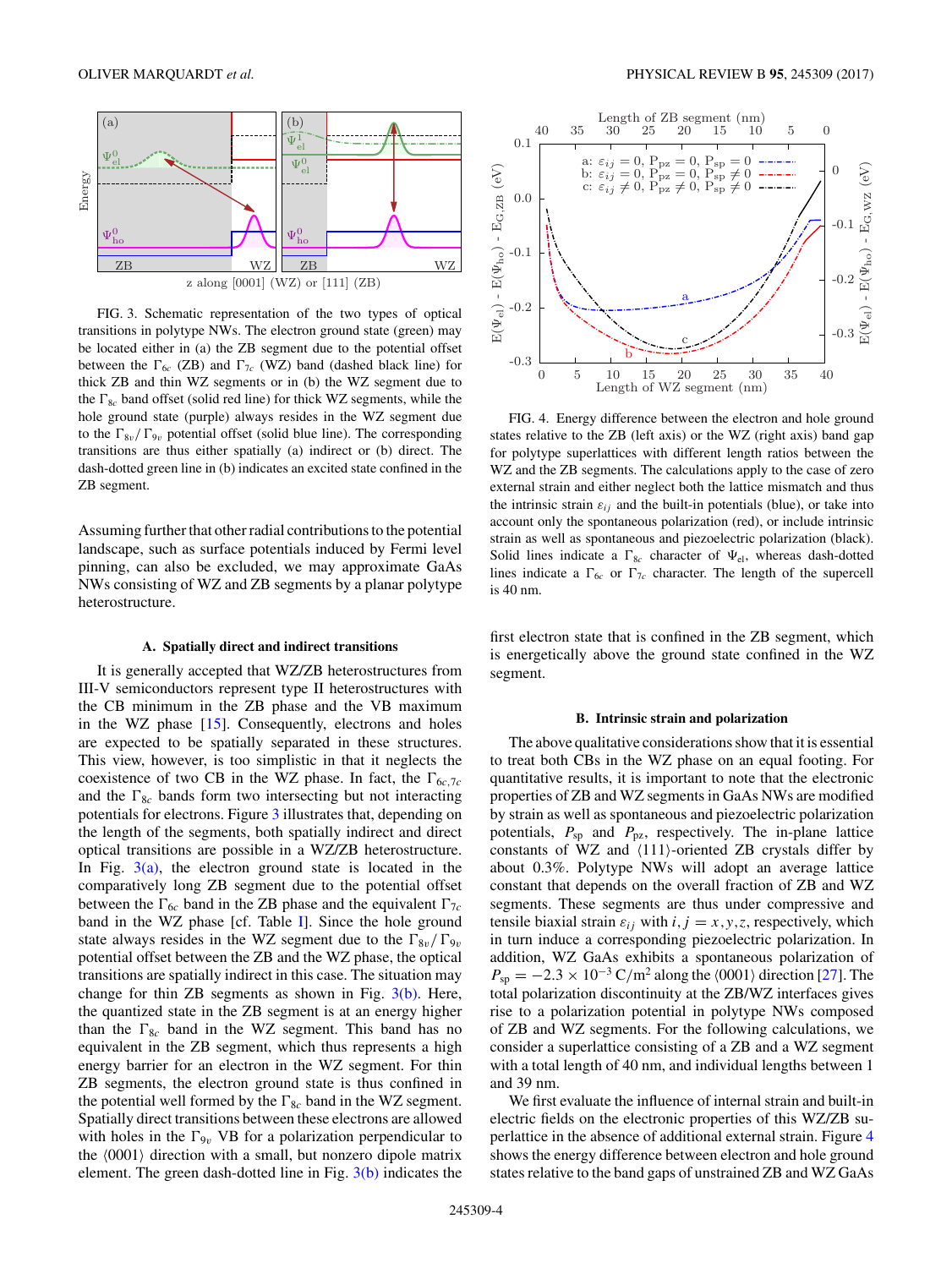as a function of the length of the WZ segment. The intrinsic biaxial strain  $\varepsilon_{ij}$  within the segments was computed assuming that the equilibrium in-plane lattice constant is given by an average of the ZB and WZ lattice constants weighted by the respective segment length [31]. If both the lattice mismatch and the polarization potentials are neglected (cf. curve *a* in Fig. 4), the energy difference between the electron and the hole ground states first drops abruptly due to decreasing hole confinement in the WZ segment, reaches a minimum at a length of 7 nm, and increases for longer WZ segments due to the increasing electron confinement in the ZB segment. The electron remains confined in the ZB segment with a  $\Gamma_{6c,7c}$  character (dash-dotted line) up to a WZ segment length of 36 nm. For even longer segments, the electron ground state becomes confined in the WZ segment and its character changes to  $\Gamma_{8c}$  (solid line). For all segment lengths, the energy difference between electron and hole with respect to the ZB band gap remains negative, i. e., the energy of optical transitions would be below the ZB band gap due to the VB offset between ZB and WZ GaAs.

When we include spontaneous polarization in our simulations, as shown in curve *b* in Fig. 4, the overall energy redshifts become larger with increasing length of the WZ segment. At the minimum of the curve at a length of 20 nm, the energy shift amounts to 90 meV as compared to curve *a*. Considering, in addition, the lattice mismatch and the resulting biaxial strain and piezoelectric polarization potentials (cf. curve *c*), significant differences are observed with respect to curve *b* both for short and long WZ segments. In particular, for WZ segments longer than 36 nm, the energy difference between the  $\Gamma_{8c}$  electron and the  $\Gamma_{9v}$  hole states exceeds the band gap of ZB GaAs. Note, however, that we never reach or even exceed the band gap of WZ GaAs, which is a consequence of the presence of internal electrostatic fields in the heterostructure.

#### **C. Influence of external strain**

We next study the influence of an additional uniaxial strain  $\epsilon_{zz}$  on the electronic properties of WZ/ZB GaAs superlattices. We focus here on the case of a superlattice with  $\epsilon_{zz}$  < 0, for which the interplay of spatially direct and indirect transitions (cf. Fig. 3) is most clearly seen. Figure  $5(a)$  shows the energy difference between electron and hole ground states as a function of the length of the WZ (ZB) segment for different values of  $\epsilon_{zz}$ . The intrinsic biaxial strain due to the lattice mismatch as well as spontaneous and piezoelectric polarization are taken into account. Upon the application of the external uniaxial strain, the character of the electron ground state changes to  $\Gamma_{8c}$  already for shorter WZ segments (for example, 30 nm at  $\epsilon_{zz} = -0.2\%$ , 15 nm at  $-0.6\%$ , and 5 nm at  $-1\%$ ), as compared to the previously discussed case where the external strain was absent (cf. Fig. 4).

This change of character can also be seen when examining the charge carrier overlap  $O$  between the electron and hole ground state as defined in Ref. [32]. The overlap is below  $10^{-5}$ between  $\Gamma_{8c}$  electrons and  $\Gamma_{9v}$  hole states for WZ segments longer than 10 nm despite the fact that both particles are confined within the same segment implying spatially direct transitions as schematically depicted in Fig. 3. The origin of this unexpected behavior is the polarization potential,



FIG. 5. (a) Energy difference between the electron and hole ground state relative to the ZB band gap as a function of the length of the WZ segment for different values of the external uniaxial strain  $\epsilon_{zz}$ . Solid lines indicate a  $\Gamma_{8c}$  character of the electron wave function  $\Psi_{el}$ , whereas dash-dotted lines indicate a  $\Gamma_{6c}$  or  $\Gamma_{7c}$  character. (b) Electron-hole overlap  $\mathcal O$  as a function of the length of the WZ segment for different values for the external strain. For the sake of visibility, a constant shift has been added to the individual curves of the overlap.

which results in a strong confinement of electrons and holes at the opposite facets of the WZ segment. In contrast, the overlap between  $\Gamma_{6c}$  electrons confined in the ZB segment and  $\Gamma_{9v}$  holes in the WZ segment is much larger (10<sup>-4</sup> to  $10^{-1}$ ) thanks to the weak confinement of the light  $\Gamma_{6c}$ electrons. However, for  $\epsilon_{zz} \leq -0.8\%$  and short WZ segments,  $\mathcal{O}$  increases drastically for  $\Gamma_{8c}$  electrons. In these cases, strain reduces the  $\Gamma_{8c}$  CB energy to such an amount that the electron remains confined in the WZ segment even for very short segments.

To illustrate this behavior, Fig. 6 shows the charge density of the electron ground state together with the potentials formed by the  $\Gamma_{6c,7c}$  and the  $\Gamma_{8c}$  bands for WZ segments of 10 nm [cf. Figs.  $6(a)$ ,  $6(c)$  and  $6(e)$ ] and 30 nm [cf. Figs.  $6(b)$ ,  $6(d)$  and 6(f)] length and different values of  $\epsilon_{zz}$ . For  $\epsilon_{zz} = -0.2\%$ ,  $\Psi_{el}$ is confined in the ZB segment for both cases  $[cf. Figs. 6(a)$  and  $6(b)$ ], but the wave function penetrates into the WZ segment and the confinement of the electron is rather weak. For a strain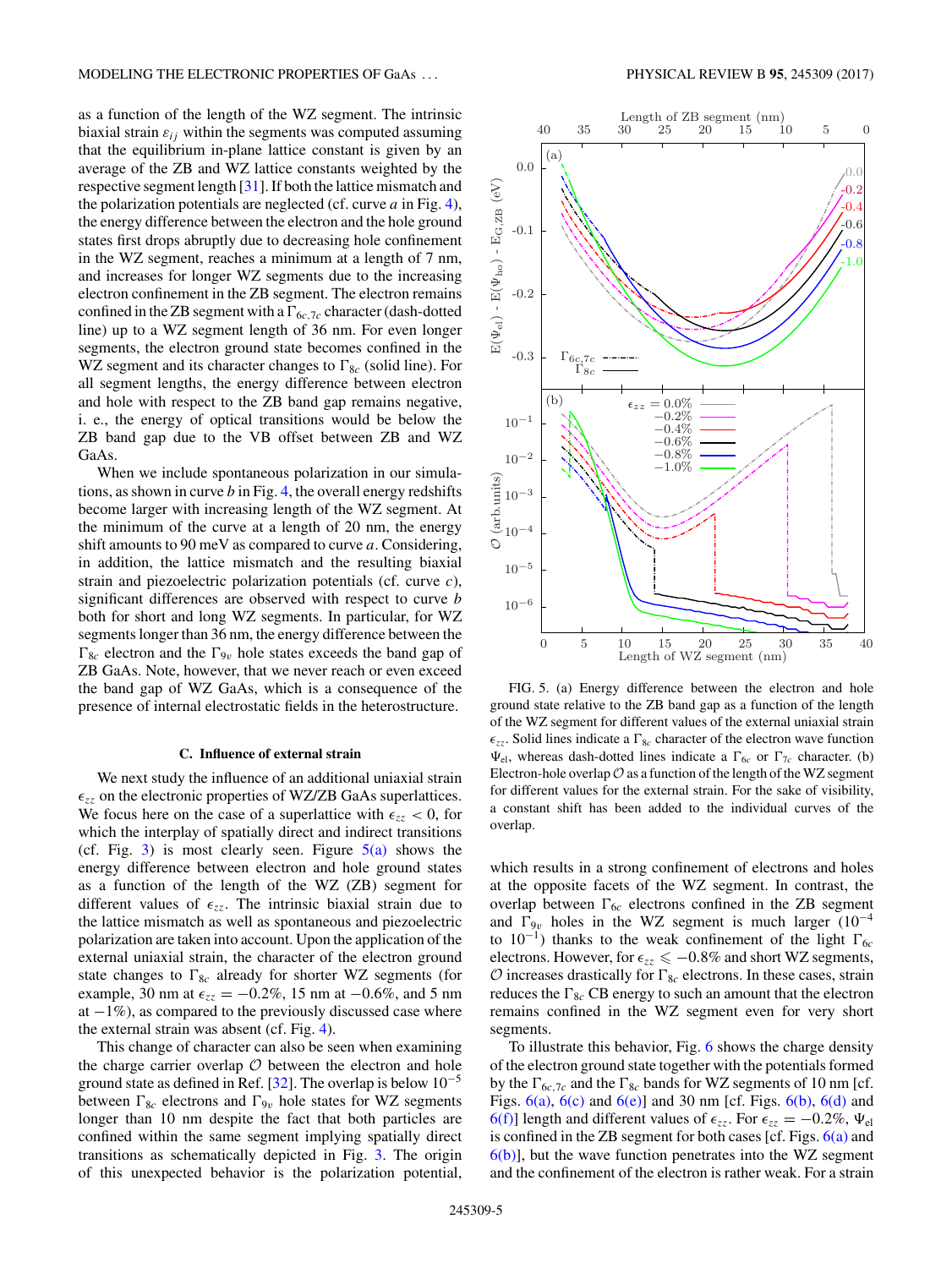

FIG. 6. Charge density and energy of the electron ground state (green) for a 10  $[(a),(c),(e)]$  and 30 nm  $[(b),(d),(f)]$  long WZ segment in a periodic superlattice of 40 nm period length for external strains of  $\epsilon_{zz} = -0.2$  [(a),(b)], -0.4 [(c),(d)], and  $-0.8\%$  [(e),(f)]. Black dashed and red solid lines indicate the  $\Gamma_{6c,7c}$  and the  $\Gamma_{8c}$  bands, respectively. Dashed green lines indicate the electron state to be of  $\Gamma_{6c,7c}$  character whereas solid green lines indicate a  $\Gamma_{8c}$  character. ZB segments are depicted by shaded gray areas. The plot shows the whole supercell of the simulation.

of −0*.*4%, the electron remains weakly confined in the ZB segment for a WZ length of 10 nm, but is transferred to the WZ segment and thus changes its character to  $\Gamma_{8c}$  for a WZ length of 30 nm [cf. Figs.  $6(c)$  and  $6(d)$ ]. Evidently, the confinement of the electron in the WZ segment is much stronger due to the large effective mass of the  $\Gamma_{8c}$  band along the  $\langle 0001 \rangle$  direction, so that tunneling into the ZB segment is negligible. Finally, for a strain of −0*.*8%, the electron is strongly confined within the WZ segment for both the short and long WZ segment [cf. Figs.  $6(e)$  and  $6(f)$ ].

### **V. SUMMARY AND CONCLUSIONS**

Our findings show that the description of the electronic properties of GaAs polytype nanostructures requires the explicit consideration of the two energetically lowest CBs. We find that the intrinsic strain  $\varepsilon_{ij}$  that arises from the lattice mismatch between the two polytypes as well as the piezoelectric and spontaneous polarization have a significant influence on the electronic properties of WZ/ZB GaAs heterostructures and must not be neglected. In particular, both the character of the electron ground state and its energy depend sensitively on the polytype fraction in a given NW. These properties are furthermore affected by external, uniaxial strain acting on the NW. For a range of  $-1\% < \epsilon_{zz} < 1\%$ , the energy difference between the two relevant CBs of the WZ phase varies between −250 and +200 meV. The significant influence of comparatively small strains on the optical properties of polytype GaAs NWs is a possible explanation for the controversial experimental results regarding the character of the lowest CB and the energy of the corresponding band gap that were reported in the past. We finally note that many of the parameters employed for our simulations are not known with high accuracy. However, as long as the energy difference between the  $\Gamma_{7c}$  and the  $\Gamma_{8c}$  CB of the WZ segment is small (as is the case not only in GaAs, but also in GaSb [11]), the character of the electron ground state will depend on strain state and dimensions of the WZ/ZB heterostructure such that the explicit treatment of the two CBs is required for any simulation of its electronic properties.

## **ACKNOWLEDGMENTS**

The authors thank Friedhelm Bechstedt for his help and valuable suggestions and Lutz Schrottke for a critical reading of the manuscript. P.C. acknowledges funding from the Fonds National Suisse de la Recherche Scientifique through Project No. 161032.

## **APPENDIX**

The Hamiltonian employed is based on an eight band model by Chuang and Chang  $[22]$ , where the additional  $\Gamma_8$  CB is added:

|                        |                  | $\theta$         | 0              | 0                                 | R        | $\overline{0}$   | 0        | 0              |                  | O              |
|------------------------|------------------|------------------|----------------|-----------------------------------|----------|------------------|----------|----------------|------------------|----------------|
| $\hat{H}^{10\times10}$ | 0                |                  | $\overline{0}$ | 0                                 | $\theta$ | $\theta$         | 0        | 0              |                  | R              |
|                        | 0                | 0                | S              | 0                                 |          | U                | $V^*$    | $\overline{0}$ | 0                | $\overline{0}$ |
|                        | $\theta$         | 0                | 0              | S                                 | $\theta$ | $\overline{0}$   | $\theta$ |                | $\boldsymbol{U}$ | $V^{\ast}$     |
|                        | $\boldsymbol{R}$ | $\theta$         | $V^*$          | $\theta$                          | F        | $-M^*$           | $-K^*$   | $\overline{0}$ | 0                | 0              |
|                        | $\theta$         | 0                | U              | $\theta$                          | $-M$     | λ                | $M^*$    | Δ              | 0                | 0              |
|                        | $\theta$         | $\theta$         |                | 0                                 | $-K$     | M                | G        | $\overline{0}$ |                  |                |
|                        | $\theta$         | $\theta$         | $\theta$       | $V^*$<br>$\overline{\phantom{0}}$ | $\theta$ | Δ                | $\theta$ | G              | $-M^*$           | $-K^*$         |
|                        | $\theta$         | $\theta$         | 0              | U                                 | 0        | $\boldsymbol{0}$ | Δ        | $-M$           | λ                | $M^*$          |
|                        | $\theta$         | $\boldsymbol{R}$ | 0              | V                                 | 0        | $\boldsymbol{0}$ | $\theta$ | K              | M                | F              |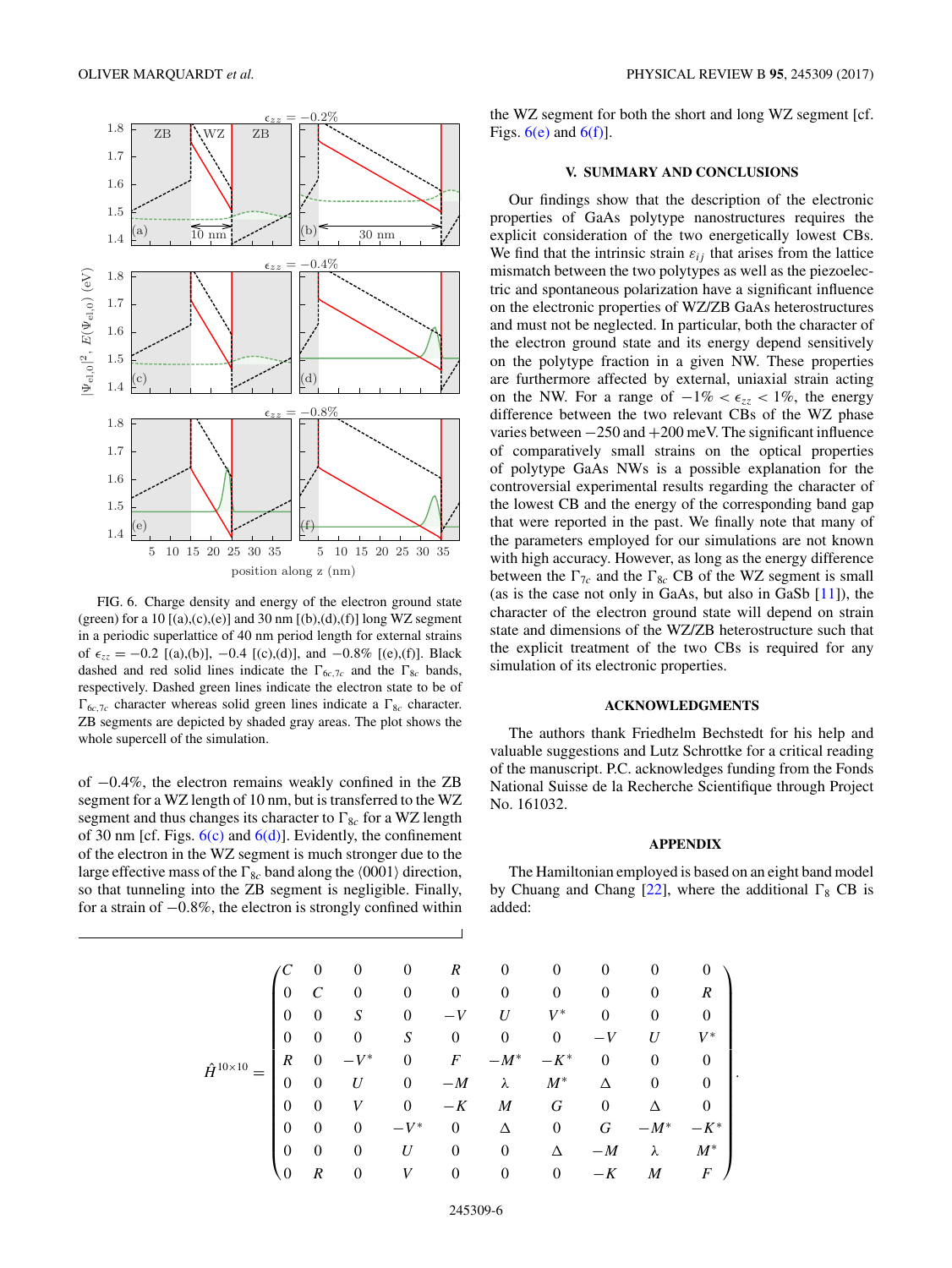The entities within the matrices are the operators:

$$
S = E_{cb} + A'_1 \partial_z^2 + A'_2 (\partial_x^2 + \partial_y^2),
$$
  
\n
$$
F = \Delta_1 + \Delta_2 + \lambda + \theta, \quad G = \Delta_1 - \Delta_2 + \lambda + \theta,
$$
  
\n
$$
\lambda = \frac{\hbar^2}{2m_0} (\tilde{A}_1 \partial_z^2 + \tilde{A}_2 [\partial_x^2 + \partial_y^2]) + E_{\text{vb}},
$$
  
\n
$$
\theta = \frac{\hbar^2}{2m_0} (\tilde{A}_3 \partial_z^2 + \tilde{A}_4 [\partial_x^2 + \partial_y^2]),
$$
  
\n
$$
K = \frac{\hbar^2}{2m_0} \tilde{A}_5 (\partial_x + i \partial_y)^2, \quad M = \frac{\hbar^2}{2m_0} \tilde{A}_6 \partial_z (\partial_x + i \partial_y),
$$
  
\n
$$
U = i \partial_z P_1, \quad V = i (\partial_x + i \partial_y) P_2, \quad \Delta = \sqrt{2} \Delta_3,
$$

with

$$
A'_{1} = \frac{\hbar^{2}}{2m_{e}^{\parallel}} - \frac{P_{1}^{2}}{E_{G}}, \quad A'_{2} = \frac{\hbar^{2}}{2m_{e}^{\perp}} - \frac{P_{2}^{2}}{E_{G}},
$$
  
\n
$$
\tilde{A}_{1} = A_{1} + \frac{2m_{0}}{\hbar^{2}} \frac{P_{2}^{2}}{E_{G}}, \quad \tilde{A}_{2} = A_{2},
$$
  
\n
$$
\tilde{A}_{3} = A_{3} - \frac{2m_{0}}{\hbar^{2}} \frac{P_{2}^{2}}{E_{G}}, \quad \tilde{A}_{4} = A_{4} + \frac{2m_{0}}{\hbar^{2}} \frac{P_{1}^{2}}{E_{G}},
$$
  
\n
$$
\tilde{A}_{5} = A_{5} + \frac{2m_{0}}{\hbar^{2}} \frac{P_{1}^{2}}{E_{G}}, \quad \tilde{A}_{6} = A_{6} + \frac{\sqrt{2}m_{0}}{\hbar^{2}} \frac{P_{1}P_{2}}{E_{G}},
$$
  
\n(c 0 0 0 0

$$
\hat{H}_{\text{strain}} = \begin{pmatrix}\n0 & c & 0 & 0 & 0 & 0 \\
0 & c & 0 & 0 & 0 & 0 \\
0 & 0 & s & 0 & 0 & 0 \\
0 & 0 & 0 & 0 & s & 0 \\
0 & 0 & 0 & 0 & -h & 0 \\
0 & 0 & 0 & 0 & -k & 0 \\
0 & 0 & 0 & 0 & 0 & 0 \\
0 & 0 & 0 & 0 & 0 & 0 \\
0 & 0 & 0 & 0 & 0 & 0\n\end{pmatrix}
$$

┘

where

$$
c = (\Xi_{d,h} - \Xi_{b,h}) \cdot \tau \cdot \epsilon_{zz} + \Xi_{d,u} \cdot (1 - \tau) \cdot \epsilon_{zz},
$$
  
\n
$$
s = (\Xi_{b,h} - D_1 - 2D_2) \cdot \tau \cdot \epsilon_{zz} + D_3 \cdot (1 - \tau) \cdot \epsilon_{zz},
$$
  
\n
$$
\tau = (1 - 2\nu)/3, \quad \nu = C_{12}/(C_{12} + C_{11}),
$$
  
\n
$$
\lambda_{\epsilon} = 0, \quad \theta_{\epsilon} = D_3 \epsilon_{zz} + D_4(\epsilon_{xx} + \epsilon_{yy}),
$$

$$
P_1^2 = \frac{\hbar^2}{2m_0} \left( \frac{m_0}{m_e^{\perp}} - 1 \right) \frac{(E_G + \Delta_1 + \Delta_2)(E_G + 2\Delta_2) - 2\Delta_3^2}{E_G + 2\Delta_2},
$$
  
\n
$$
P_2^2 = \frac{\hbar^2}{2m_0} \left( \frac{m_0}{m_e^{\parallel}} - 1 \right)
$$
  
\n
$$
\times \frac{E_G \left[ (E_G + \Delta_1 + \Delta_2)(E_G + 2\Delta_2) - 2\Delta_3^2 \right]}{(E_G + \Delta_1 + \Delta_2)(E_G + \Delta_2) - \Delta_3^2},
$$
  
\n
$$
\Delta_1 = \Delta_{cr}, \quad \Delta_2 = \Delta_3 = \frac{1}{3} \Delta_{so}.
$$

 $E<sub>cb</sub>$  and  $E<sub>vb</sub>$  denote the conduction and valence band edge,  $E_G = E_{cb} - E_{vb}$  is the band gap, and  $m_0$  is the bare electron mass.  $m_e^{\parallel}$  and  $m_e^{\perp}$  are the electron effective masses of the  $\Gamma_6$ (ZB) and  $\Gamma$ <sub>7</sub> (WZ) CB and  $\Delta$ <sub>cr</sub> and  $\Delta$ <sub>so</sub> denote the crystal field and the spin-orbit splitting parameter, respectively.  $A_1$  to  $A_6$ are the Luttinger-like parameters. The  $\Gamma_8$  band is added via the term

$$
C = E_{cb} + \Delta E(\Gamma_8, \Gamma_7) + \frac{\hbar^2}{2m_{8,\parallel}} \partial_z^2 + \frac{\hbar^2}{2m_{8,\perp}} (\partial_x^2 + \partial_y^2).
$$

Here,  $\Delta E(\Gamma_8, \Gamma_7)$  denotes the energy splitting between the two bands at the  $\Gamma$  point and  $m_{8, \parallel}$  and  $m_{8, \perp}$  denote the effective mass along the [0001] direction or perpendicular to it.  $R \approx$ 0 denotes the small, but dipole-allowed coupling of the  $\Gamma_8$ CB and the  $\Gamma_{9v}$  VB. Strain enters the Hamiltonian via the additional contribution:

$$
\begin{pmatrix}\nc & 0 & 0 & 0 & 0 & 0 & 0 & 0 & 0 & 0 \\
0 & c & 0 & 0 & 0 & 0 & 0 & 0 & 0 & 0 \\
0 & 0 & s & 0 & 0 & 0 & 0 & 0 & 0 & 0 \\
0 & 0 & 0 & s & 0 & 0 & 0 & 0 & 0 & 0 \\
0 & 0 & 0 & 0 & f & -h^* & -k^* & 0 & 0 & 0 \\
0 & 0 & 0 & 0 & -h & \lambda_{\epsilon} & h^* & 0 & 0 & 0 \\
0 & 0 & 0 & 0 & 0 & 0 & 0 & f & -h^* & -k^* \\
0 & 0 & 0 & 0 & 0 & 0 & 0 & -h & \lambda_{\epsilon} & h^* \\
0 & 0 & 0 & 0 & 0 & 0 & 0 & -k & h & f\n\end{pmatrix},
$$
\n(A1)

$$
f = \lambda_{\epsilon} + \theta_{\epsilon},
$$
  
\n
$$
k = D_5(\epsilon_{xx} + 2i\epsilon_{xy} - \epsilon_{yy}),
$$
  
\n
$$
h = D_6(\epsilon_{zx} + i\epsilon_{yz}).
$$
\n(A2)

Note that  $D_5$  and  $D_6$  play no role in the present study due to the absence of shear strains and  $\epsilon_{xx} = \epsilon_{yy}$  and are thus assumed to be equal to zero.

- [1] O. Wada, Opt. Quantum Electron. **20**, 441 (1988).
- [2] S. Mokkapati and C. Jagadish, Mater. Today **12**, 22 (2009).
- [3] J. S. Blakemore, J. Appl. Phys. **53**, R123 (1982).
- [4] S. Adachi, *GaAs and Related Materials: Bulk Semiconducting and Superlattice Properties* (World Scientific, Singapore, 1994).
- [5] I. Vurgaftman, J. R. Meyer, and L. R. Ram-Mohan, J. Appl. Phys. **89**, 5815 (2001).
- [6] M. I. McMahon and R. J. Nelmes, Phys. Rev. Lett. **95**, 215505 (2005).
- [7] I. P. Soshnikov, G. É. Cirlin, A. A. Tonkikh, Yu. B. Samsonenko, V. G. Dubrovskii, V. M. Ustinov, O. M. Gorbenko, D. Litvinov, and D. Gerthsen, Phys. Solid State **47**, 2213 (2005).